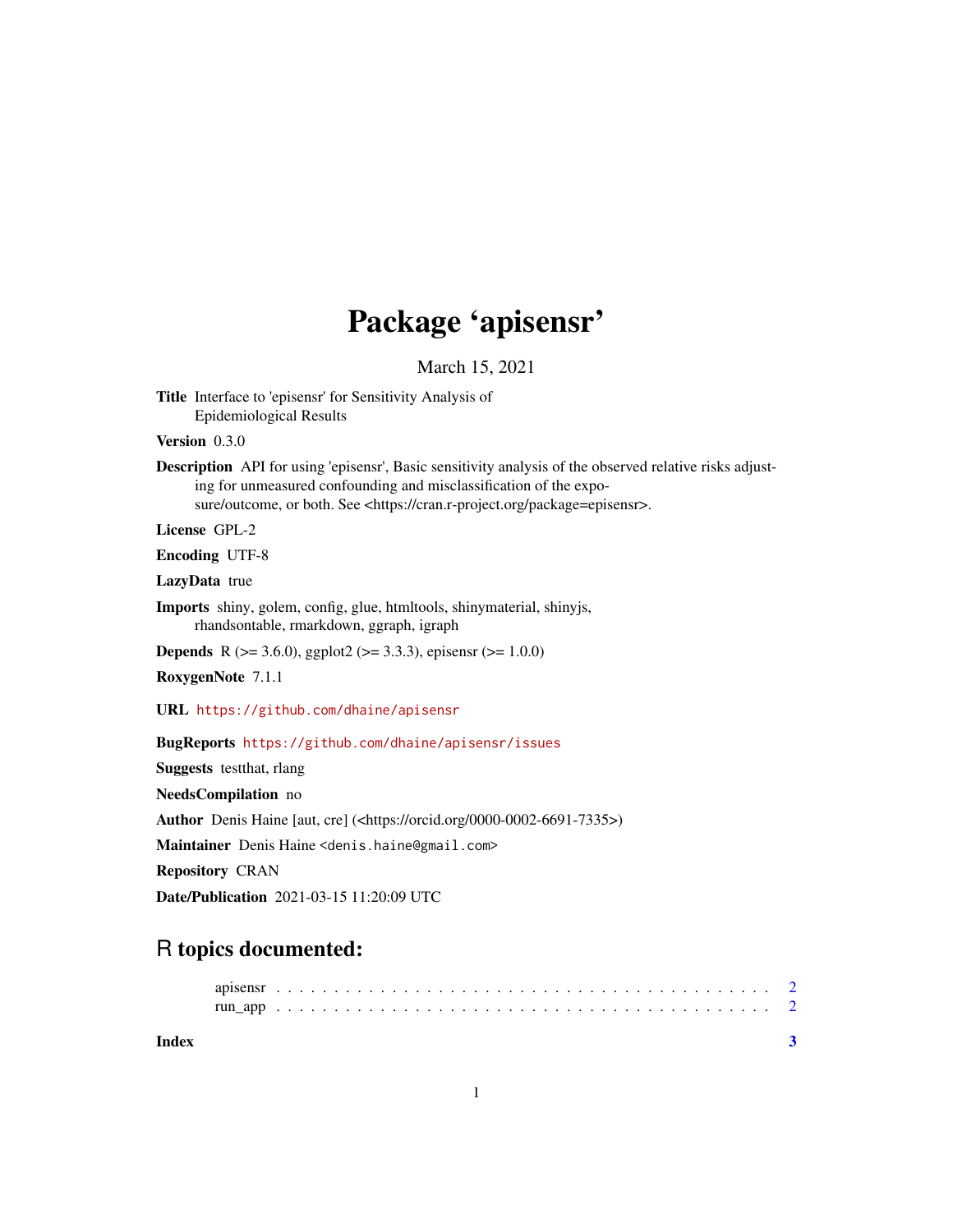<span id="page-1-0"></span>

#### Description

API for using 'episensr' which provides basic sensitivity analysis of the observed relative risks adjusting for unmeasured confounding and misclassification of the exposure/outcome, or both.

#### See Also

Useful links:

- <https://github.com/dhaine/apisensr>
- Report bugs at <https://github.com/dhaine/apisensr/issues>
- episensr on R CRAN <https://cran.r-project.org/package=episensr>

#### Examples

## Not run: run\_app()

## End(Not run)

run\_app *Run the Shiny Application*

#### Description

Runs the 'apisensr' Shiny application. This function does not return; interrupt R to stop the application (usually by pressing Ctrl+C or Esc).

#### Usage

run\_app(...)

#### Arguments

... Unused arguments.

#### Examples

## Not run: run\_app()

## End(Not run)